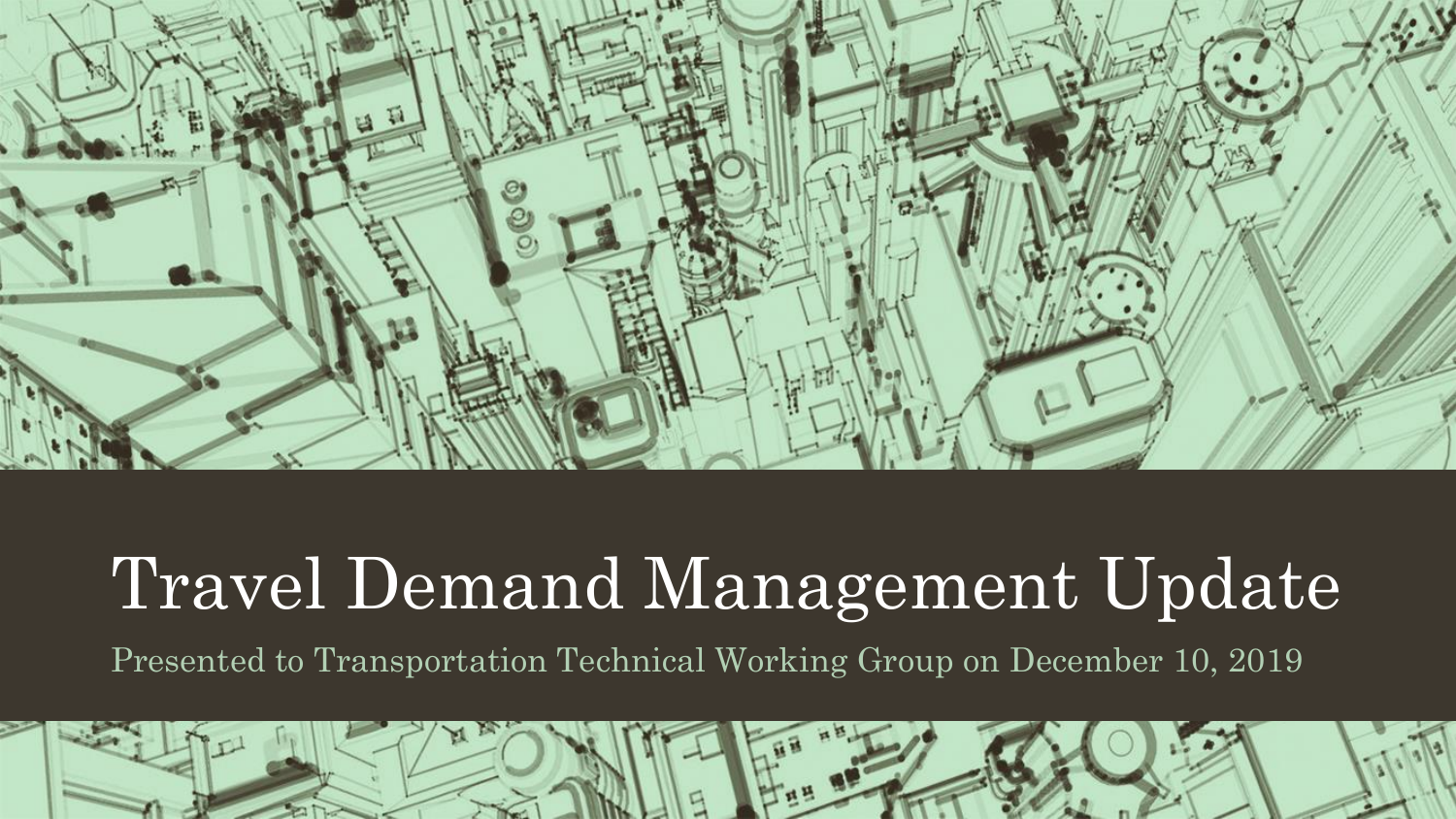## TDM Deliverables

- [MoCo Sustainable TDM Vision for 2035](https://docs.google.com/document/d/1VeQ6DgBSAx4TancMnCFAtp0sLwdO_v90t4YyrQXIfxg/edit?usp=sharing) document presents a GHG reduction narrative that:
	- 1. incorporates best practices and latest recommendations
	- 2. focuses on key transportation drivers including decreasing number of automobiles, vehicle miles traveled, and dependency on carbon-based travel modes
	- 3. spotlights co-benefits including resiliency, decreased congestion, safety, health, stormwater management, community and equity
	- 4. ties to TDM spreadsheet of Action Items

• *[TDM Action Items](https://docs.google.com/spreadsheets/d/1ioRfPIaSe08SvwjnWBUSWJLlpM9nPBnhO6c2CLigCn0/edit?usp=sharing)* spreadsheet presents 40 projects (action items with detailed implementation steps) under the umbrella of 10 strategies within 6 overall goals.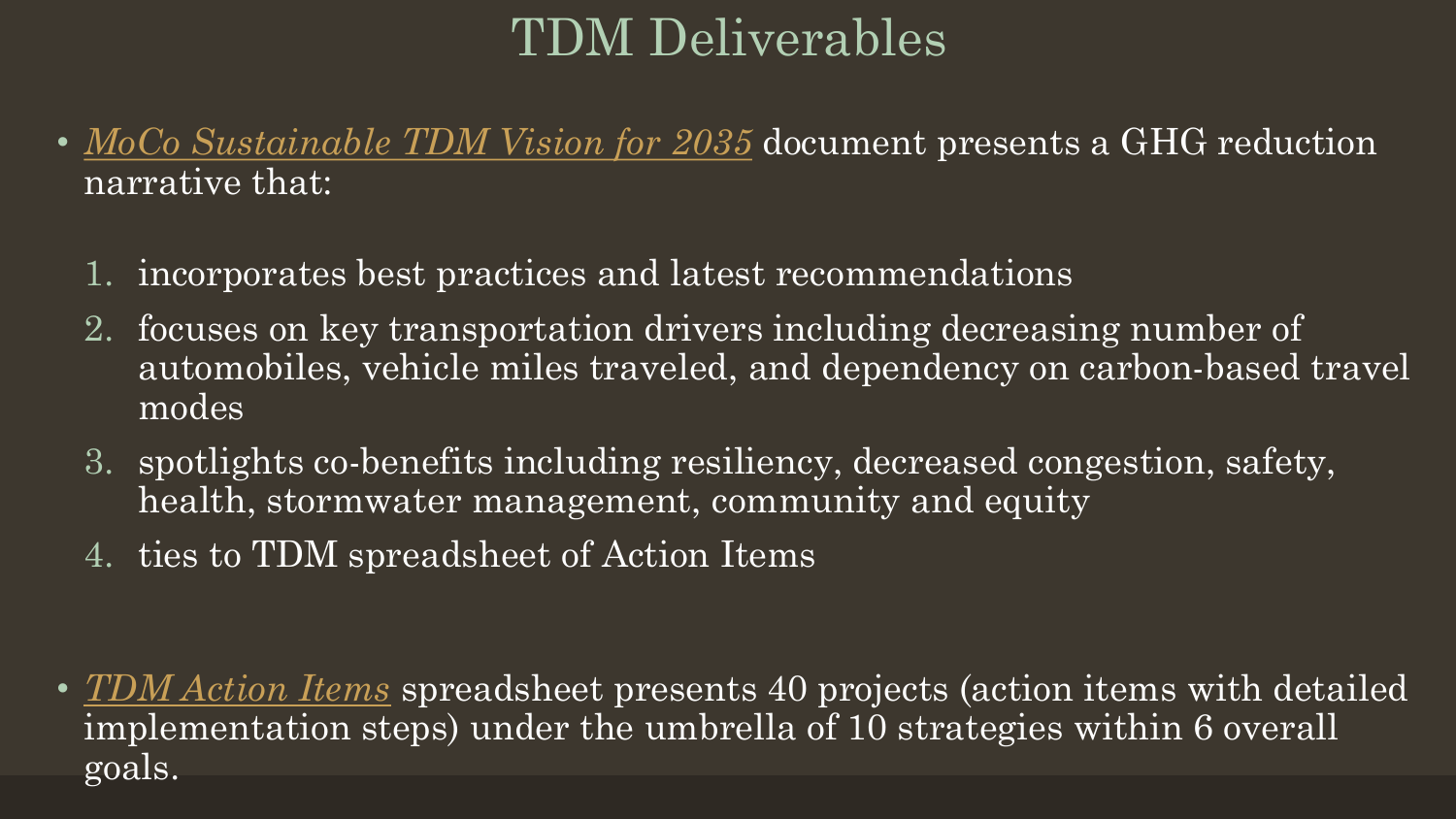#### **Montgomery County, Maryland Sustainable Transportation Demand Management (TDM) Vision for 2035**



It is January 1, 2035 and Montgomery County successfully achieved its ambitious goal of eliminating essentially all transportation related greenhouse gas (GHG) emissions generated from within the county.

The county's transportation emission reduction strategy had three key goals:

1) reduce single occupancy vehicle driving, 2) accelerate use of low emission vehicles, and 3) require climate-friendly development patterns.

This approach had two significant advantages over less comprehensive approaches. First, by adopting a mutually reinforcing portfolio of measures, the county minimized the risk of relying on any single approach, given the uncertainties surrounding costs, technologies,

and market acceptance. Second, it enhanced quality of life by improving equity, health, safety, climate resiliency, and community cohesion among other benefits.

Residents, workers, and visitors of all ages, incomes and physical capabilities, whether in town or upper county, enjoy a wide variety of accessible and carbon free mobility opportunities. The county has embraced the circular economy and incentivized the creation of green industries throughout the region and in the context of transit oriented development (TOD).

#### **Vision Addresses:**

1. Public Transit 2. Electric Vehicles 3. Infrastructure Transformation 4. Organizational & Systematic Changes 5. Citizen Awareness 6. Affordable Housing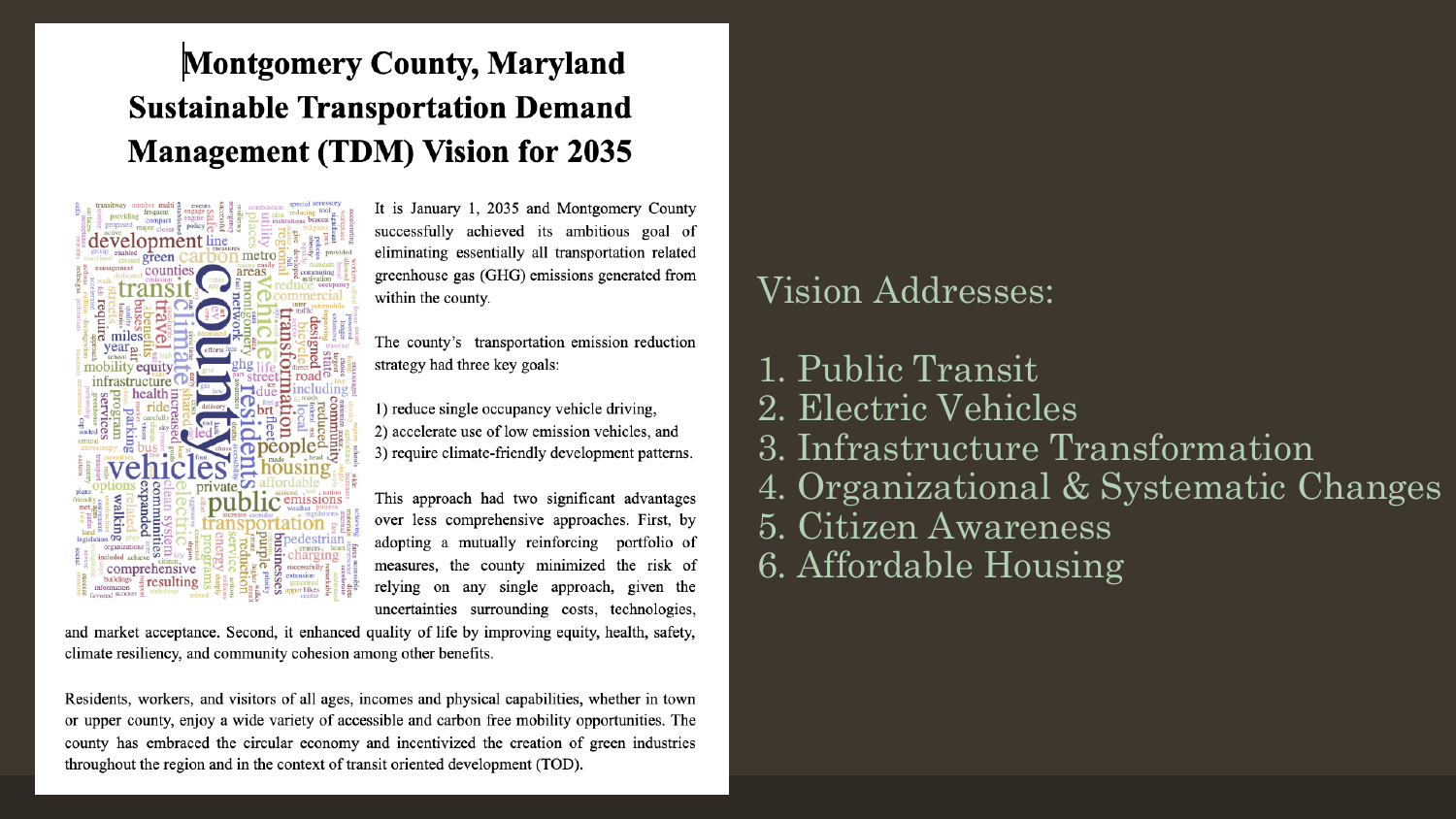| <b>Key Driver</b><br><b>Fulfilled</b> | Goal                                                          | <b>Potential Strategies &amp; Actions</b>    |                 |                               |                                                                                                                                                                                                                                                                                                                           | <b>Why/Goal/Purpose of Action</b>                                                                                                                                                                                                                                                                                                                                                                                                                                                                                                                                                                                    |
|---------------------------------------|---------------------------------------------------------------|----------------------------------------------|-----------------|-------------------------------|---------------------------------------------------------------------------------------------------------------------------------------------------------------------------------------------------------------------------------------------------------------------------------------------------------------------------|----------------------------------------------------------------------------------------------------------------------------------------------------------------------------------------------------------------------------------------------------------------------------------------------------------------------------------------------------------------------------------------------------------------------------------------------------------------------------------------------------------------------------------------------------------------------------------------------------------------------|
|                                       |                                                               | <b>Strategy</b>                              | <b>Action #</b> | <b>Action Description</b>     |                                                                                                                                                                                                                                                                                                                           |                                                                                                                                                                                                                                                                                                                                                                                                                                                                                                                                                                                                                      |
|                                       |                                                               |                                              |                 |                               |                                                                                                                                                                                                                                                                                                                           |                                                                                                                                                                                                                                                                                                                                                                                                                                                                                                                                                                                                                      |
|                                       |                                                               |                                              |                 |                               |                                                                                                                                                                                                                                                                                                                           |                                                                                                                                                                                                                                                                                                                                                                                                                                                                                                                                                                                                                      |
|                                       | Goal 1:<br><b>Increase Public Transit</b><br><b>Ridership</b> | Strategy 1.1:<br>Improve transit<br>services |                 |                               |                                                                                                                                                                                                                                                                                                                           |                                                                                                                                                                                                                                                                                                                                                                                                                                                                                                                                                                                                                      |
| Decrease in<br>Automobiles            |                                                               |                                              | Action 1.1.1    |                               | Increase Bus Frequency to 5 Min Between 5:00 am -<br>9:00 pm Monday to Saturday, with intervals of 15 min<br>at other times and on Sundays                                                                                                                                                                                | Increased frequency of service can attract more riders to existing<br>transit route miles.<br>More frequent service reduces the average time that passengers<br>spend waiting at stations and bus stops, thereby reducing the total<br>time needed for travel, reducing the time that passengers may have to<br>spend in inclement weather conditions, and reducing the need to plan<br>around infrequent service schedules. Source: National Academy of<br>Sciences, Ibid, p. 20.                                                                                                                                   |
| Decrease in<br><b>Automobiles</b>     |                                                               |                                              | Action 1.1.2    | <b>Available Near Transit</b> | Provide More Ride-On Bus Routes and Other Transit<br>Options at Strategic Congestion Nodes, Highway<br>Junctions, etc. so 75% of residents in MoCo are within<br>1/2 mile of a public transit stop. Expand On-Demand<br>Transit Throughout the Day and County so that More<br>Mixed Used Housing / Commercial Options Are | Provide accessible and reliable transit options throughout the County<br>to reduce dependency of SOV, decrease traffic congestion and<br>mitigate GHGs.<br>Build upon the Ride-On system to expand level and frequency of<br>service, where needed. Ensure major all neighboods and residential<br>complexes are serviced with connections to metro, major<br>employment centers, schools and public institutions to to connect<br>most populated neighborhoods, mixed-used developments to key<br>employment, market and institutuional anchors as well as other<br>transit modes, eg: metro, MARC.                 |
| Decrease in<br><b>Automobiles</b>     |                                                               |                                              | Action 1.1.3    | <b>Employment Centers</b>     | Increase Free or Low-Cost (Electric) Circulator<br>Minivan Routes That Connect Schools with Recreation<br>/ Senior / Aquatic Centers or Other Activity /                                                                                                                                                                  | A system's level of service - factors related to route frequency, route<br>coverage, and route speed - are found to positively correlate to<br>ridership. However, researchers find that there is a diminishing<br>marginal return on service level improvements, meaning that<br>improving service on a low-frequency or low-coverage route will<br>have a greater impact than changes to an already high performing<br>route.<br>By establishing circulator minivans on low-coverage routes<br>throughout the county which also connect with MoCo recreation,<br>senior or aquatic centers, car use will decrease. |

#### TDM Goals:

- 1. Increase Public Transit Ridership
- 2. Improvements to Car-Based Infrastructure
- 3. Support Vehicle Use Reduction
- 4. Promote Better Land Use
- 5. Implement Community-Wide Outreach & Incentives
- 6. Support Carbon Tax Initiatives

#### TDM Strategies:

#### 1. Improve Transit Services

- 2. Availability of Transit Benefit Programs
- 3. Retrofit Existing Roads/ROWs for Efficiency
- 4. Retrofit Existing Parking Structures
- 5. Reduce Auto/Truck Use
- 6. Reduce Road Construction
- 7. Promote Infill Development
- 8. Increase Provisions of Non-Auto Options
- 9. Create Touchpoints for Carbon Awareness

10. Carbon Tax Levy

### High Priority Action Items Based on:

- 1. Potential Emissions Reduction
- 2. Feasibility
- 3. Resilience to Climate Change
- 4. Adaptation
- 5. Equity
- 6. Community Co-Benefits
- 7. Cost
- 8. Revenue Generating Potential